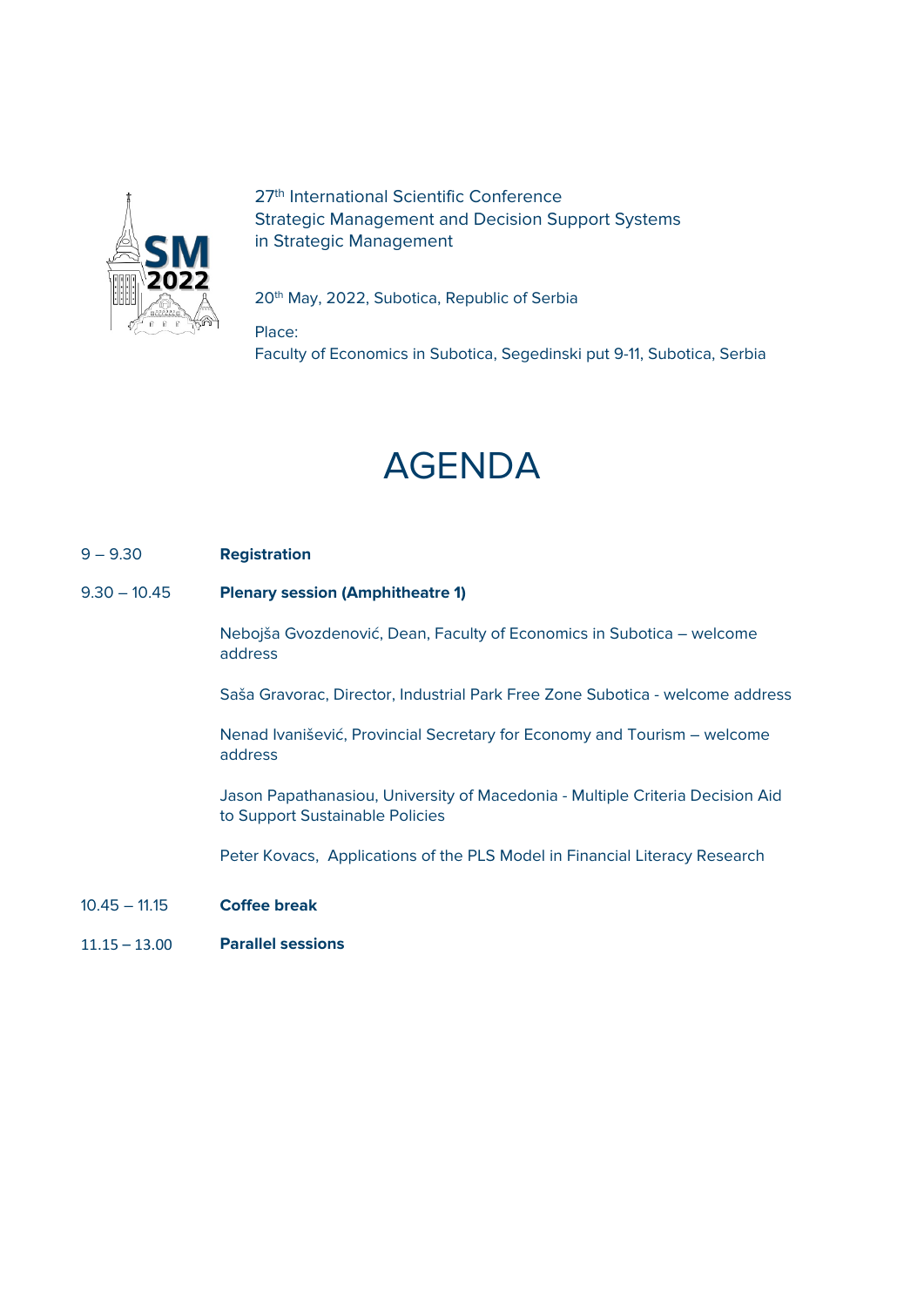## $11.15 - 13.00$ Session 1 (Amphitheatre 2) **Moderator: Slobodan Marić, University of Novi Sad, Faculty of Economics in Subotica**

Corporate Entrepreneurship as Renewal Strategy After Covid-19: the Case of Serbia - Ljiljana Kontić, Miloš Todosijević, Jovan Kontić

Determining the Investor's Strategy During the COVID-19 Crisis Based on CVAR Risk Measure - Juraj Pekár, Ivan Brezina, Marian Reiff

Development of Capacity Through Digital Transformation - Miloš Todosijević, Radmilo Todosijević, Snežana Todosijević Lazović

Project Management Competencies in Digitalization Era: Evidence from Serbian Manufacturing Industry - Vesna Stojanović Aleksić, Marijana Bugarčić, Marko Slavković

Economic Instruments in Environmental Policy in the Republic of Serbia - Nemanja Gogić

Digital Transformation and Sustainable Development for private and public organizations: Barriers and Opportunities - Georgios Tsaples, Jason Papathanasiou

Cooperation with Competition in the Function of Development of Open Innovations: Results of the Survey of Entrepreneurs / Tenants of Business Incubators in the Republic of Serbia - Bojan Leković, Dušan Bobera, Milenko Matić, Renata Amidžić

The Importance of Innovation Strategy for SMEs Growth - Evidence from North Macedonia - Aneta Risteska Jankuloska, Dragica Odzaklieska, Tatjana Spaseska

The Effect of Information Technologies on the IT Business Alignment - Danijel Horvat

The Role of the Chief Digital Officer (CDO) And the Chief Information Officer (CIO) in Information System Analysis - Rajko Ivanišević

The Development of Human Resource Management in Serbia in the Light of CRANET Research 2021 - Nemanja Berber, Agneš Slavić, Dimitrije Gašić, Marko Aleksić

Digital Transformation of the Learning Process - Students' Attitudes About Online Teaching - Lazar Raković, Lena Đorđević Milutinović, Slobodan Marić, Marton Sakal, Amra Kapo

Strategic Approach for Increasing Innovation Capacity of the SMEs - Monika Angeloska Dichovska, Meri Boshkoska, Marjan Angeleski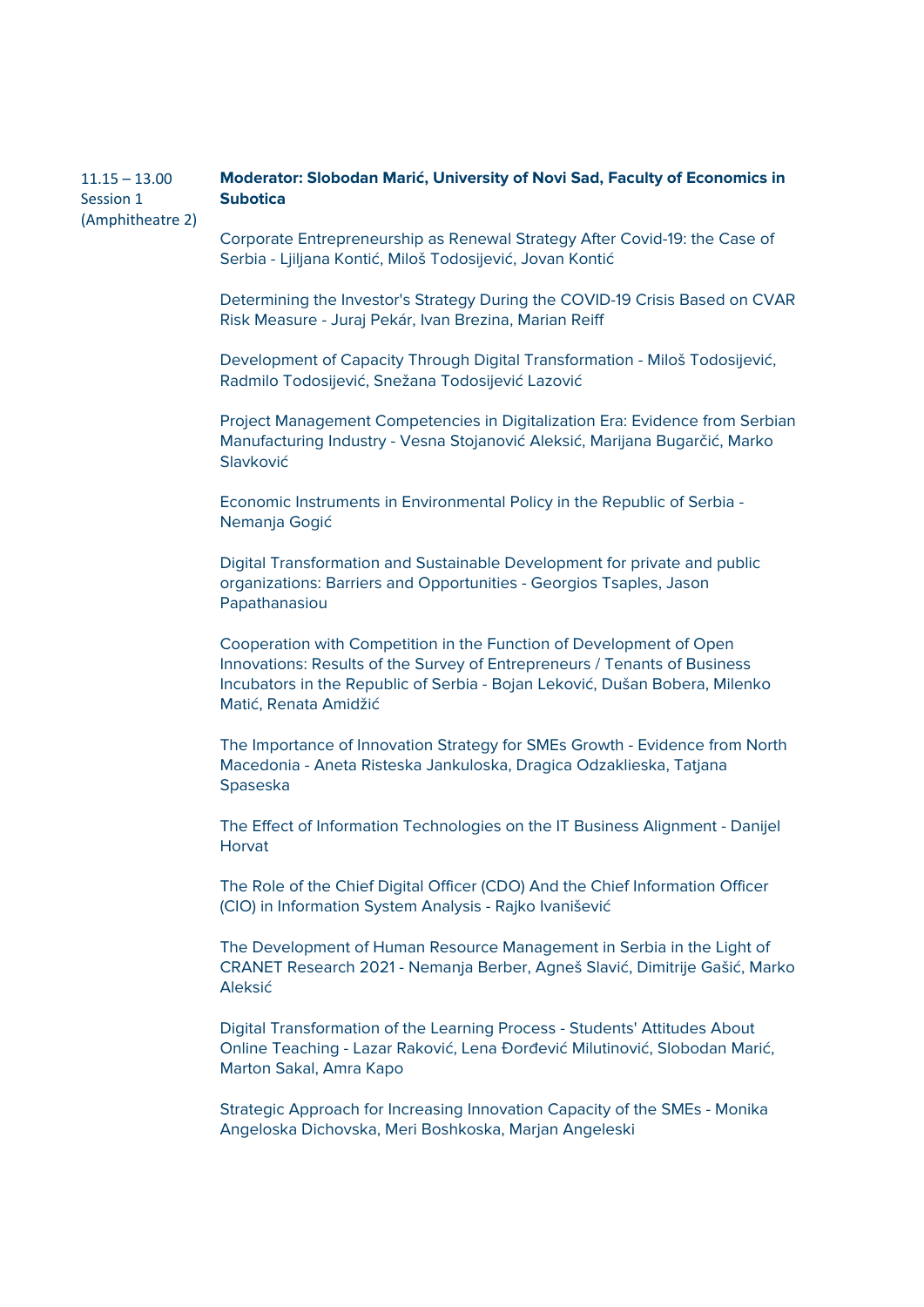Influence of Corporate Socially Responsible Behavior in the Conditions of the COVID-19 Pandemic on Job Satisfaction and Turnover Intentions of Employees - Biljana Đorđević, Maja Ivanović-Đukić, Vinko Lepojević, Sandra Milanović

Perspective Leader - Follower: Situational Theory of Leadership - Slobodan Marić, Marijana Rodić, Maja Strugar Jelača, Radmila Bjekić

Enterprise Size and Industry as Factors of Enterprise Vulnerability in the Times of the Crisis – Analytical Approach - Vesna Janković-Milić, Marija Radosavljević, Žarko Popović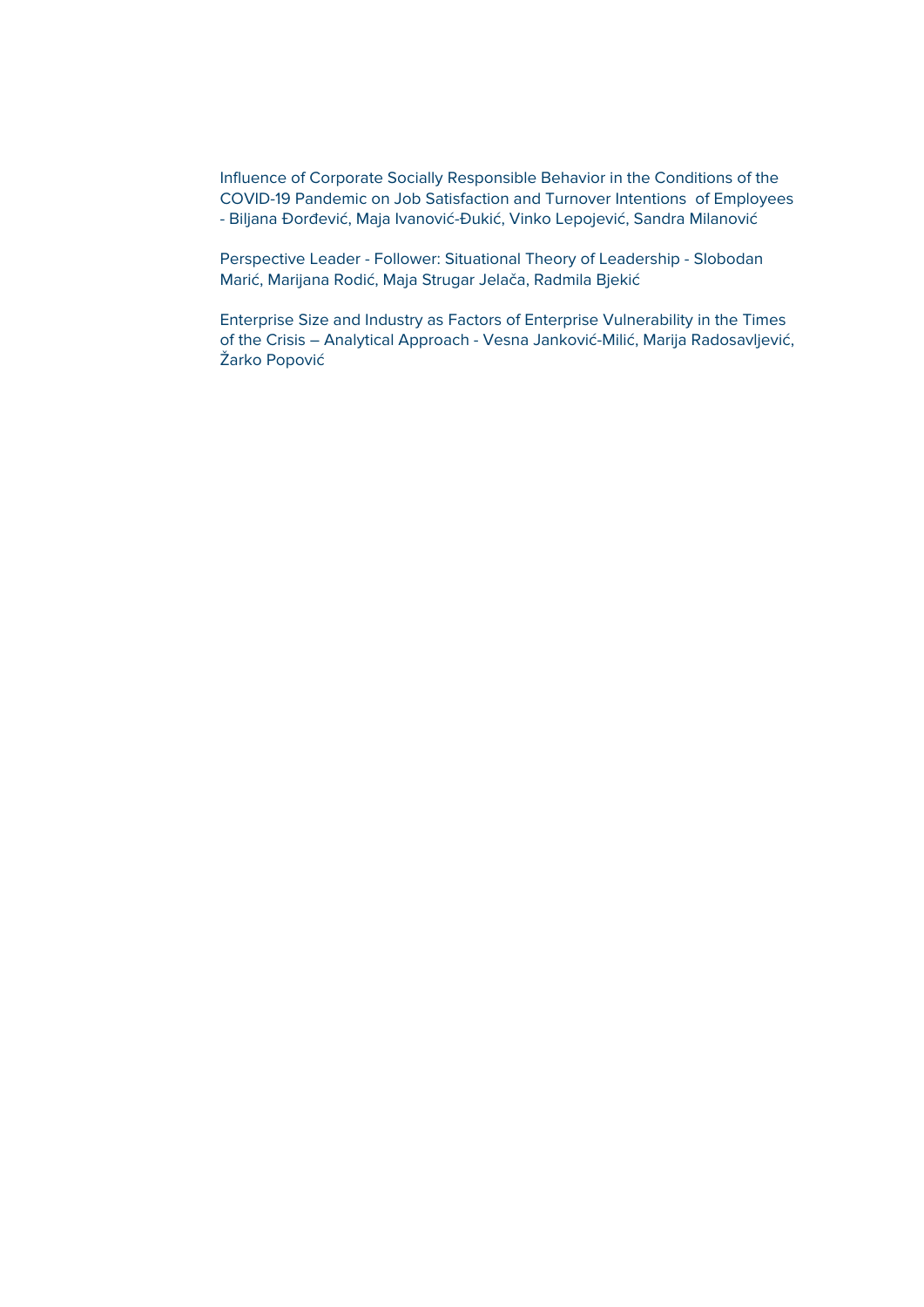## $11.15 - 13.00$ Session 2 (Amphitheatre 1) **Moderator: Daniela Nuševa, University of Novi Sad, Faculty of Economics in Subotica**

The COVID-19 Virus Pandemic in the Context of Strengthening Ethnocentric Consumer Tendencies in Serbia - Stefan Zdravković, Dragana Gašević

The Contribution of Green Finance to Achieving Sustainable Development - Dragana Nikolić Ristić, Ivana Marković

Analysis of Company's Sustainable Growth Rate in the Function of Strategic Management - Bojana Vuković, Teodora Tica, Dejan Jakšić

The Impact of the COVID-19 Pandemic on Foreign Trade - Daniela Nuševa, Goran Vukmirović, Radenko Marić, Nikola Macura

Performance Management of Auditing Companies in the Republic of Serbia - Dušan Saković, Dijana Rađo, Kristina Peštović

Determinants of Learning Outcomes and Satisfaction with Online Teaching Based on Students' Perception - Suitability of Applying the Instrument - Viktorija Petrov, Zoran Drašković, Zorica Uzelac, Đorđe Ćelić

Analytical Indicators of the Assessment of Financial Powers of the Company as a Key Factor for Improving Business in Turbulent Market Conditions During COVID-19 - Vitomir Starčević, Suzana Stevanović

E-Mail Campaigns and Consumer's Attitudes - Sanja Džever, Ksenija Leković, Sonja Vučenović

Consumer Ethnocentrism Under the Circumstances of the COVID-19 Virus Pandemic - Veljko Marinković, Jovana Lazarević, Dražen Marić

Entrepreneurship in Conditions of Digital Business Transformation - Jasmina **Hainrih** 

Specifics of Corporate Social Responsibility in the Financial Sector - Dejana Zlatanović, Bojana Tošić, Jelena Nikolić

Resource Use and Food Security in the Republic of Serbia - Mina Kovljenić, Jelena Nestorov Bizonj

Influence of the Social Media on Choosing the Destination - Ivana Marković, Biljana Rabasović, Marina Janković Perić

Preparing for the Worst: Rising Food Prices in Serbia - Tatjana Brankov

Potentials of Apple Exports from the Republic of Serbia - Marija Jeremić, Bojan Matkovski, Dragan Ivanišević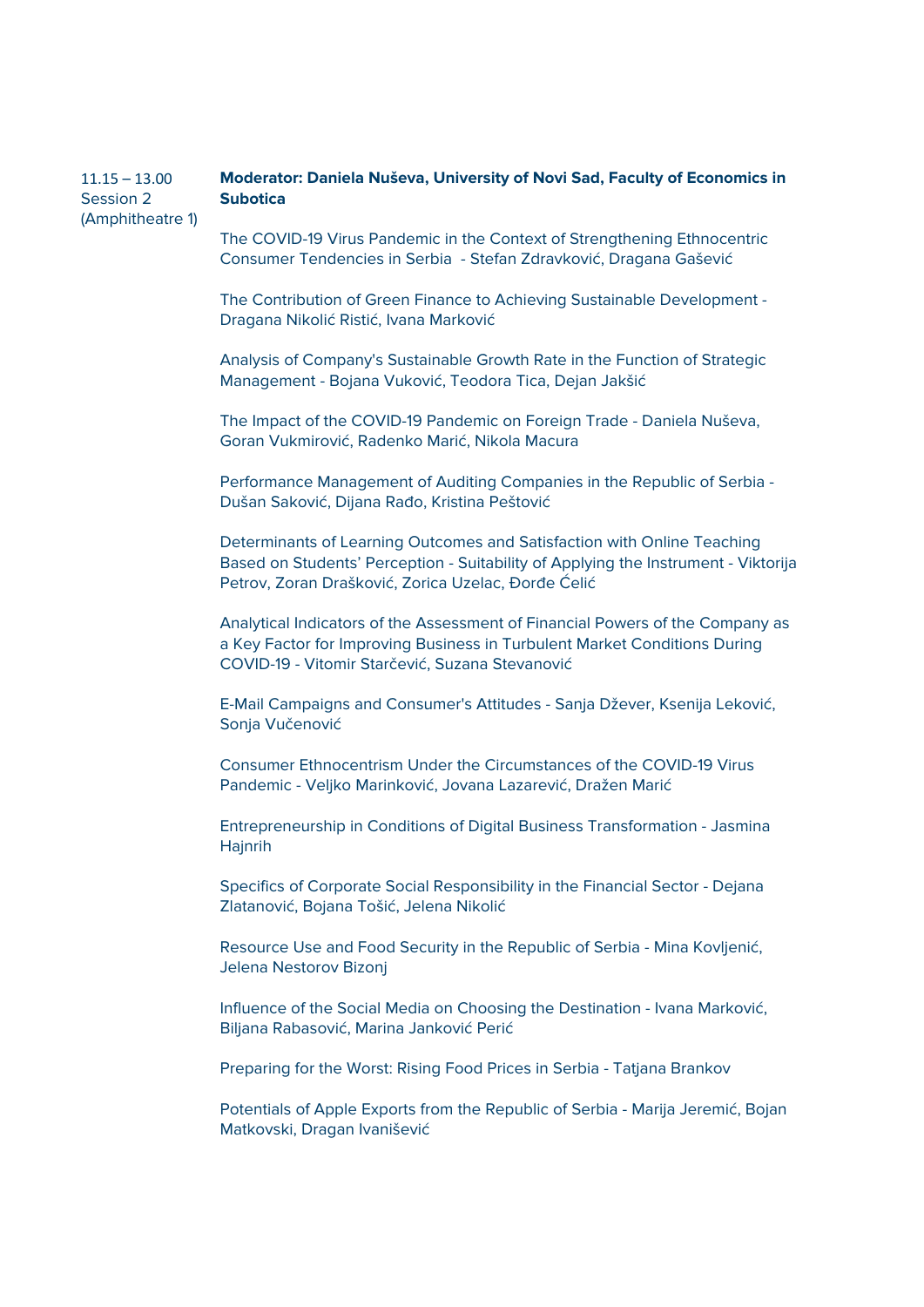Forms of State Aid and the Importance of its Regulation - Patricia Holzerova, Zuzana Cikova

New Common Agricultural Policy of the European Union (2023-27) and Potential Implications on Serbian Agriculture - Luna Vodana Jović, Danilo Đokić, Stanislav Zekić

The Choice of Studying Digital Marketing in the Context of Students' Ability Factors - Ines Đokić, Nikola Milićević, Nenad Đokić

Business Strategies Effects on Serbian Dairy Plant Efficiency - Rade Popović, Dalibor Panić

Municipal Bonds as a Way of Financing Local Governments in the Republic of Serbia and Countries of the Region - Pavle Jakšić, Danica Cicmil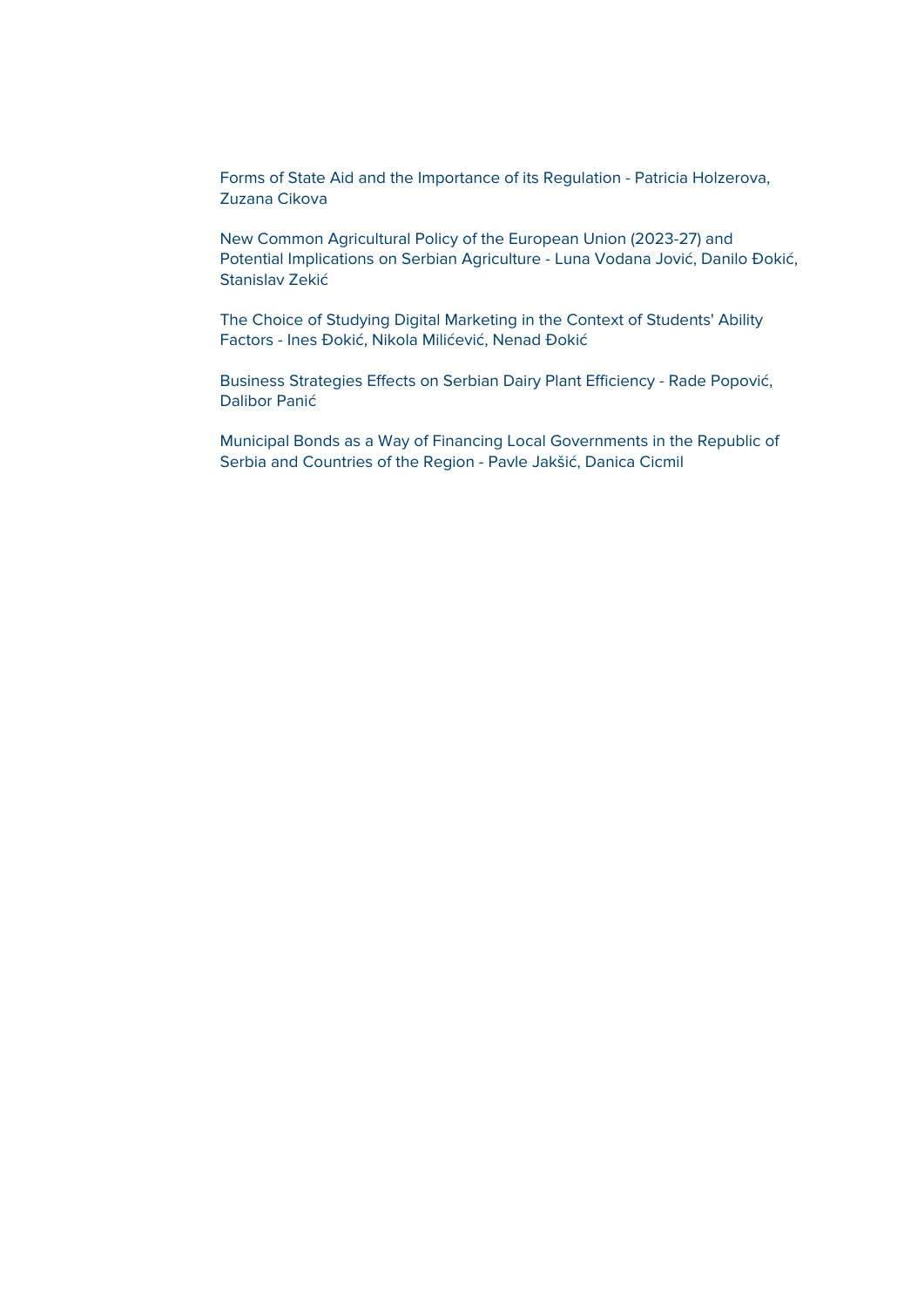## $11.15 - 13.00$ Session 3 (Amphitheatre 3) **Moderator: Otilija Sedlak, University of Novi Sad, Faculty of Economics in Subotica**

Smart Cities and Quality of Life: the Analysis of Perceptions Data - Marija Džunić, Jelena J. Stanković, Srđan Marinković

Analysis of the Impact of the COVID-19 Crisis on the Serbian Labor Market - Stojanka Dakić, Dejan Brcanov

Changes in Working Model According Transformed Work Conditions in the Pandemic - Emilija Gjorgjioska, David Sotiroski, Snezana Obednikovska

Efficiency Based on Smart Company Performances: BoD Analytics in Urban Agenda Context - Jelena Stanković, Ivana Marjanović

Assessing Efficiency Performance in the Serbian Insurance Industry With DEA Model - Boris Radovanov, Aleksandra Marcikić Horvat, Dragan Stojić, Otilija Sedlak, Reka Korhec, Suzana Stojanović

Public Transport Management in Smart Environmental Protection – Case Study of Subotica, Serbia - Dragan Stojić, Tibor Fazekaš, Aleksandra Marcikić Horvat, Boris Radovanov, Suzana Stojanović, Otilija Sedlak

Investigation of the Online Press and Commodity Exchange Using Neural Networks - Ákos Barta, Márk Molnár, Zsuzsanna Naárné Tóth

Academia-Industry Relationship in Hungary from the Aspect of the Researchers' Career Path - Éva Pálinkó

Alternative Employment Strategies Before and During COVID Crisis in the EU - József Kárpáti

The Role of Wage Subsidies in the Macedonian Labour Market in the Light of the COVID-19 Crisis - Dimitar Nikoloski, Miroslav Andonovski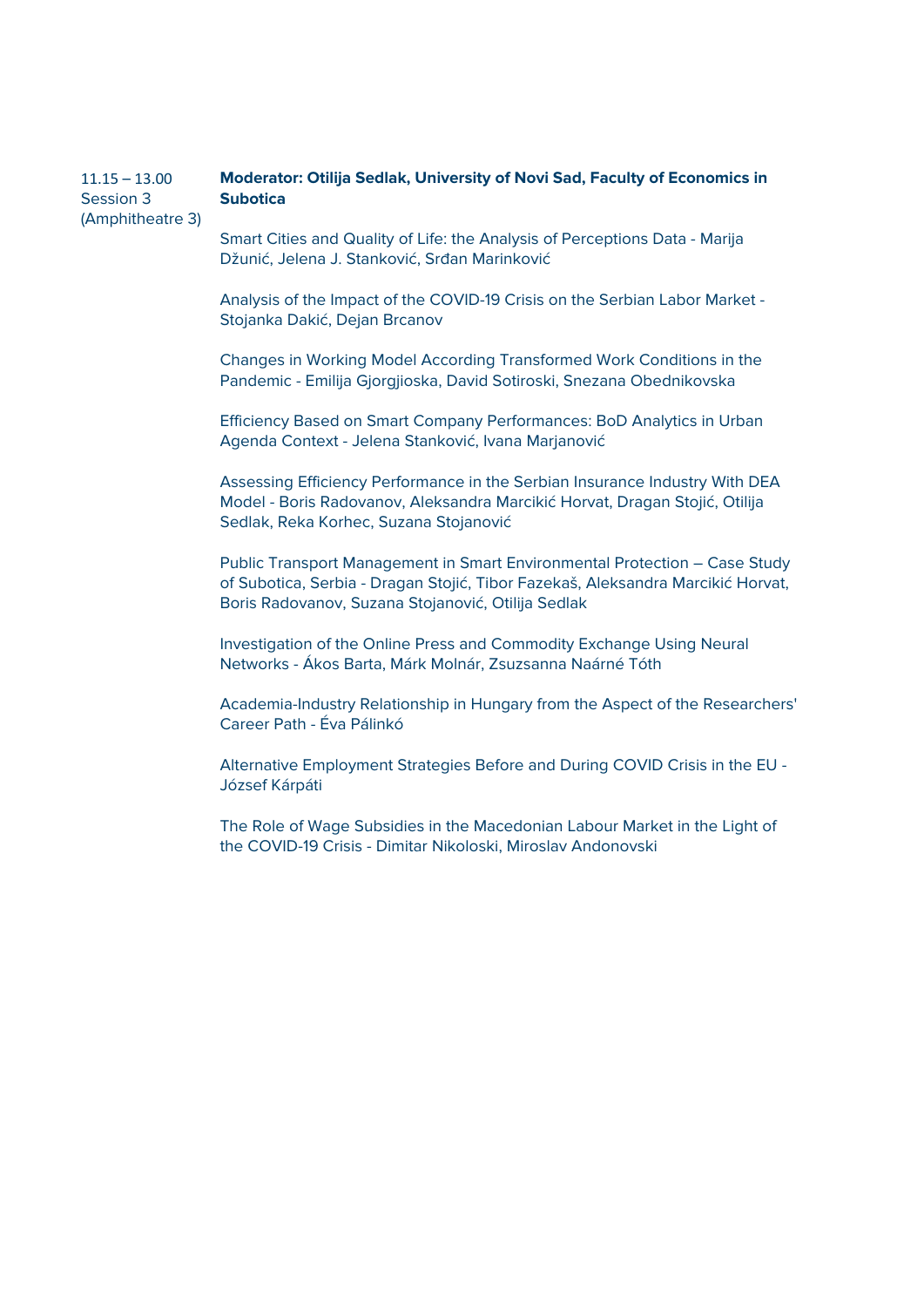#### $11.15 - 13.00$ Session 4 – virtual session **Moderator: Emilija Beker Pucar, University of Novi Sad, Faculty of Economics in Subotica**

Employee Satisfaction in Digital Sales - Jelena Zelenović

The Digital Competences Level of Women Entrepreneurs in the Republic of Serbia - Đina Ivanović, Ivana Domazet, Marija Antonijević

Automation and Digitalization of Business Processes – New Challenges Arising, Inter Alia, from the COVID-19 Pandemic - Blahušiaková Miriama

Digital Marketing in the Function of Sales on the Marketplace - Nedeljko Prdić, Sara Kostić

The Level of Digitalization Before and During The COVID-19 Pandemic In Republic Of North Macedonia - Margarita Janeska, Dejan Zdraveski, Aleksandra Najdoska Aleksoska

Circular Economy in the Function of Overcoming the Crisis Caused by the COVID-19 Pandemic in the Republic of Serbia - Jelena Veljković, Miljana Talić

"The Smart Cities Concept" as One of the Priorities of the Slovak Republic -Kornélia Lovciová

Strategic Framework for Inclusion of Persons with Disabilities in Online (Platform) Work - Milena Lazić, Ivana Domazet, Valentina Vukmirović, Jelena Banović

Exchange Rate Pass-Through Asymmetry: the Case of the Euro-Zone - Stefan Stojkov, Emilija Beker Pucar, Olgica Glavaški, Marina Beljić

The Role of AR Technology in the Era of Pandemic Marketing - Ksenija Mitrović, Anja Jakšić, Jelena Spajić

The Janus Face of Theatre: Marketing Analysis - Dinko Jukić

On-Line Big Data Processing Using Python Libraries for Multiple Linear Regression in Complex Environment - Dijana Jovanoska, Gjorgji Mancheski

Stakeholders Engagement and Performance of Sustainable Information Quality - Laís Fernanda Júlio, Richard N. Oliveira, Fernanda Midori, Selma Oliveira

The Roles of Strategic Alliance, Innovation Capability, and Cost Reduction Towards Customer Loyalty and Firm's Competitive Advantage - Soebowo Musa

Decision-Making Performance in Smart Companies Driven by Market-Driven Technological Innovations: Do Management Accounting Artifacts Matter? - Selma Oliveira, Antônio P. Mastronardi, Arthur P. L. Oliveira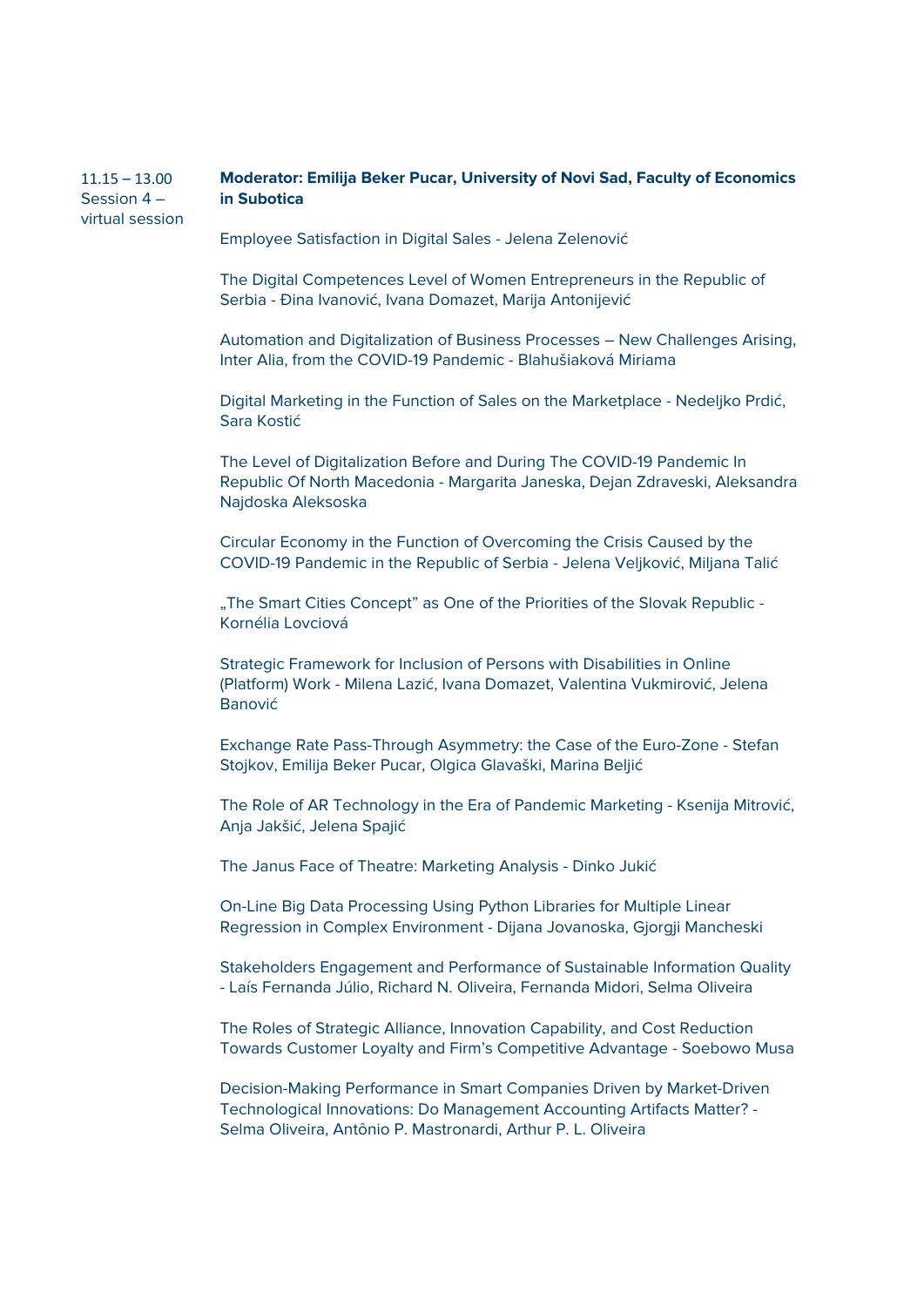The Roles of Organizational Culture, Participative Leadership, Employee Satisfaction & Work Motivation Towards Organizational Capabilities - Inezia Aurelia, Soebowo Musa

Positive and Negative Sides of IT Consumerization From the Company's Point of View - Marijana Petrovic

COVID-19: Digital Transformation as a Force for Resilience - Selma Oliveira, Yasmin Castro Leite

Motivation Techniques and Strategic Approach to Motivation in FBIH Companies - Marija Lasić, Mirela Mabić, Lidija Lesko Bošnjak

The Analysis Of Greenfield FDI and Economic Growth in Western Balkans and Visegrad States - Dajana Ercegovac, Emilija Beker Pucar

Strategic Definition of Direct Economic Effects of Valorization of Mineral Raw Materials from Ore Deposits in Mineral Production - Radule Tošović

Comparative Analysis of Waterfall and Agile Approach to Organisation in the Star Model Context - Anđelka Čarapić, Mladen Čudanov, Ondrej Jaško

The Role of Knowledge-based Technologies and Big Data Analytics in a Pandemic - Olivera Grljević, Zita Bošnjak, Saša Bošnjak

Staffing - Recruitment and Selection Practices in Chosen Countries Worldwide. Examination Of National Culture's Influence On It - Dragana Kijački

## 13.00 – 14.00 **Lunch break**

14.00 – 15.15 **Panel discussion:** Challenges of Higher Education during and after the Pandemic (Regional Innovation Startup Center, room 301)

> Moderator: Radenko Marić, University of Novi Sad, Faculty of Economics in Subotica

Keynote speaker: Milenko Krajišnik, University of Banja Luka, Faculty of **Economics** 

# 15.15 – 15.45 **Coffee break**

15.45 – 17.00 **Panel discussion:** Free Zones in Serbia and Regional Economic Development (Regional Innovation Startup Center, room 301)

Moderator: Vladan Stojanović, Free Zone Pirot

Keynote speaker: Jasmina Štambuk, Ministry of Finance, Free Zones Administration